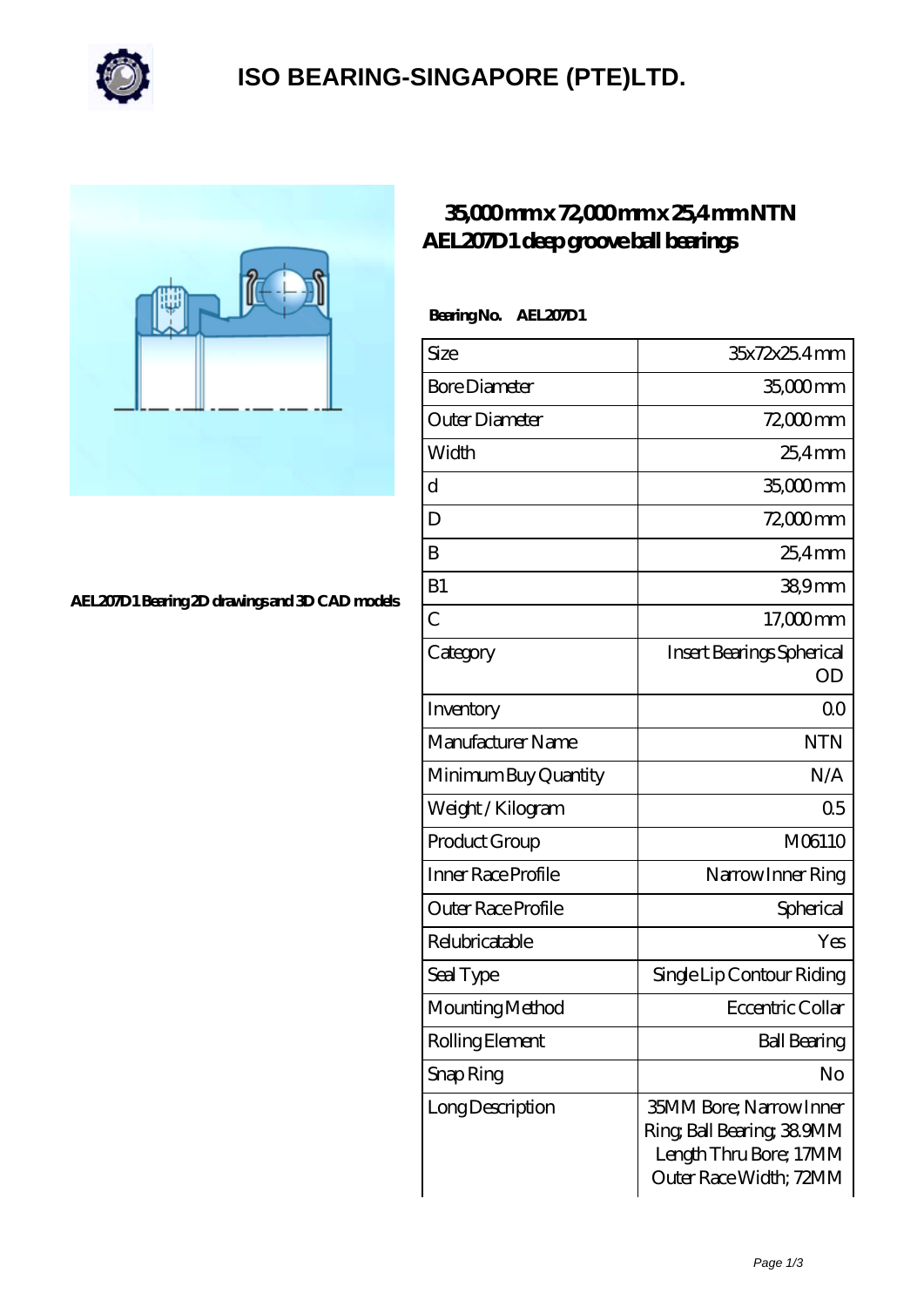

# **[ISO BEARING-SINGAPORE \(PTE\)LTD.](https://m.calvadosbnb.com)**

|                                  | Outside Diameter;<br>Relubricatable; Single Lip<br>Contour Riding Seal;<br><b>Eccentric Collar Mounting</b><br>Method; No |
|----------------------------------|---------------------------------------------------------------------------------------------------------------------------|
| Inch - Metric                    | Metric                                                                                                                    |
| Other Features                   | Single Row   Light Duty  <br>Steel Cage   With Set Screw  <br>Has Trash Guard   Metric                                    |
| Category                         | Insert Bearings                                                                                                           |
| <b>UNSPSC</b>                    | 31171536                                                                                                                  |
| Harmonized Tariff Code           | 8482105000                                                                                                                |
| Noun                             | Bearing                                                                                                                   |
| Keyword String                   | Insert                                                                                                                    |
| Manufacturer URL                 | http://www.ntnamerica.co<br>m                                                                                             |
| Manufacturer Item Number         | AEL207D1                                                                                                                  |
| Weight/LBS                       | 1.102                                                                                                                     |
| Outer Race Width                 | 0669Inch   17 Millimeter                                                                                                  |
| Bore                             | 1.378 Inch   35 Millimeter                                                                                                |
| Length Thru Bore                 | 1.531 Inch   389 Millimeter                                                                                               |
| Outside Diameter                 | 2835Inch   72Millimeter                                                                                                   |
| bore diameter:                   | 35 <sub>mm</sub>                                                                                                          |
| fillet radius                    | 1.5 <sub>mm</sub>                                                                                                         |
| outside diameter:                | 72 mm                                                                                                                     |
| radial dynamic load<br>capacity. | 25700N                                                                                                                    |
| outer ring width:                | $17 \text{mm}$                                                                                                            |
| radial static load capacity:     | 15300N                                                                                                                    |
| inner ring width:                | $254$ mm                                                                                                                  |
| bearing material:                | Through Hardened Steel                                                                                                    |
| bore type:                       | Round                                                                                                                     |
| finish/coating                   | Uncoated                                                                                                                  |
| locking device:                  | Eccentric Collar                                                                                                          |
| maximum rpm:                     | 4200RPM                                                                                                                   |